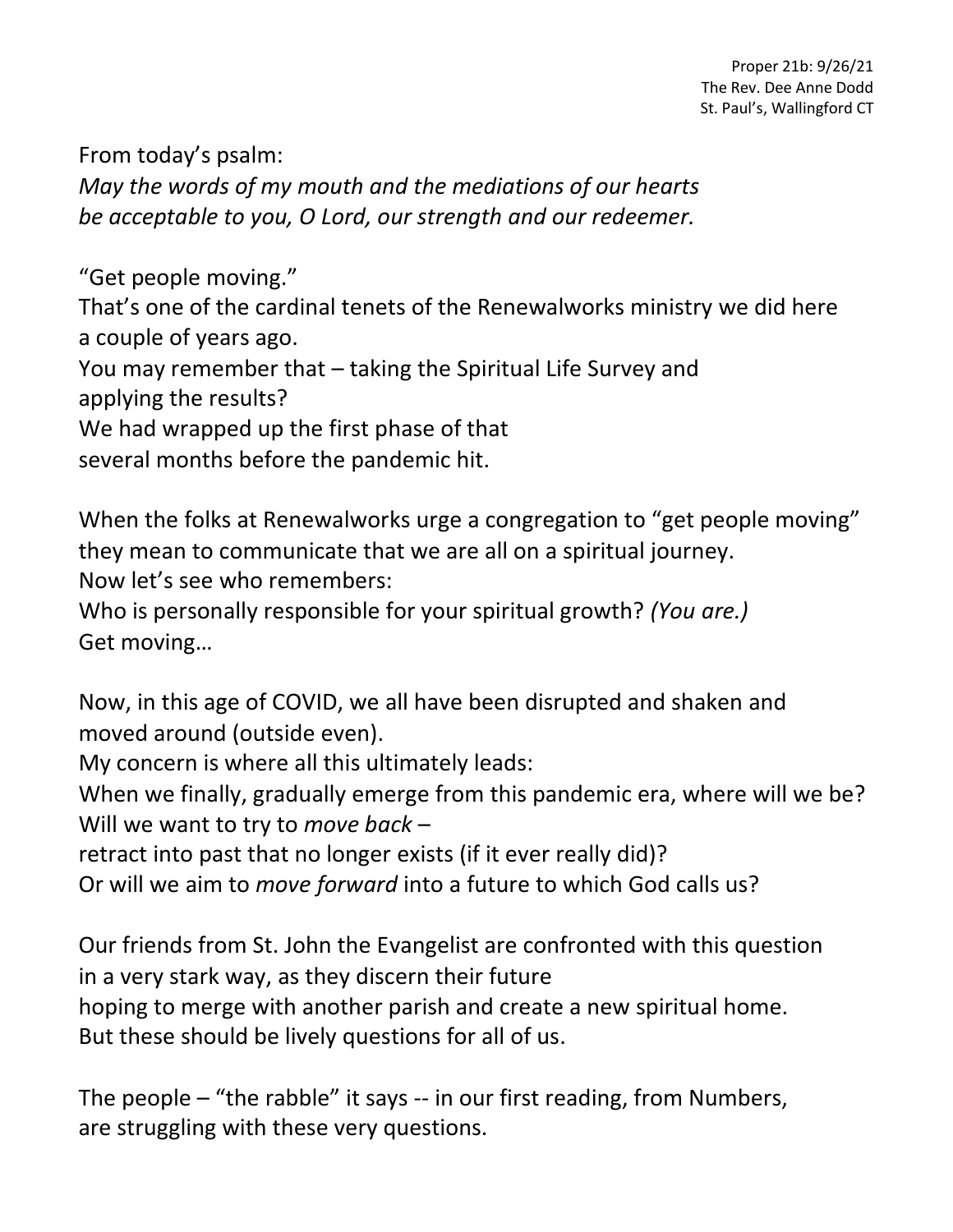They're "In the Wilderness" – the title of this book in Hebrew. The people complaining here are the "chosen people" whom God has liberated from slavery in Egypt.

They've experienced the glorious parting of the Red Sea.

They've gotten what they've longed and prayed for.

But it turns out that moving from slavery to liberation brings its own challenges and frustrations. They're pining for the "good old days" back in Egypt.

Anyone who's ever taken a family vacation with children knows this dynamic. You scarcely make it out of the small state of CT when the same kids who begged you to take them on a holiday now squawk from the back seat, "Are we there yet?" The people Israel have barely made it 40 minutes into a 40 year journey when the start asking about the same thing.

Now, if God Almighty, Creator of Heaven and Earth, had wanted to get them into the Promised Land any faster, the divine wisdom could've probably figured it out, don't you think? Even with the transportation back then, it wasn't a forty year journey. What took so long?

You know about the number "forty", right? You know that in scripture, numbers generally convey more of a theological or spiritual meaning than numerical. The number "forty", then, connotes a prolonged period of trial and testing, endurance and education.

At the beginning of his formal ministry, Jesus spends how many days in the wilderness being tempted by Satan? *Forty.* Ever notice that we read the story of Jesus' temptation every year on the first Sunday in Lent? And Lent is how long? *Forty days* – leading up to the ultimate liberation of life over death at Easter.

Same thing with the folks in the wilderness with Moses.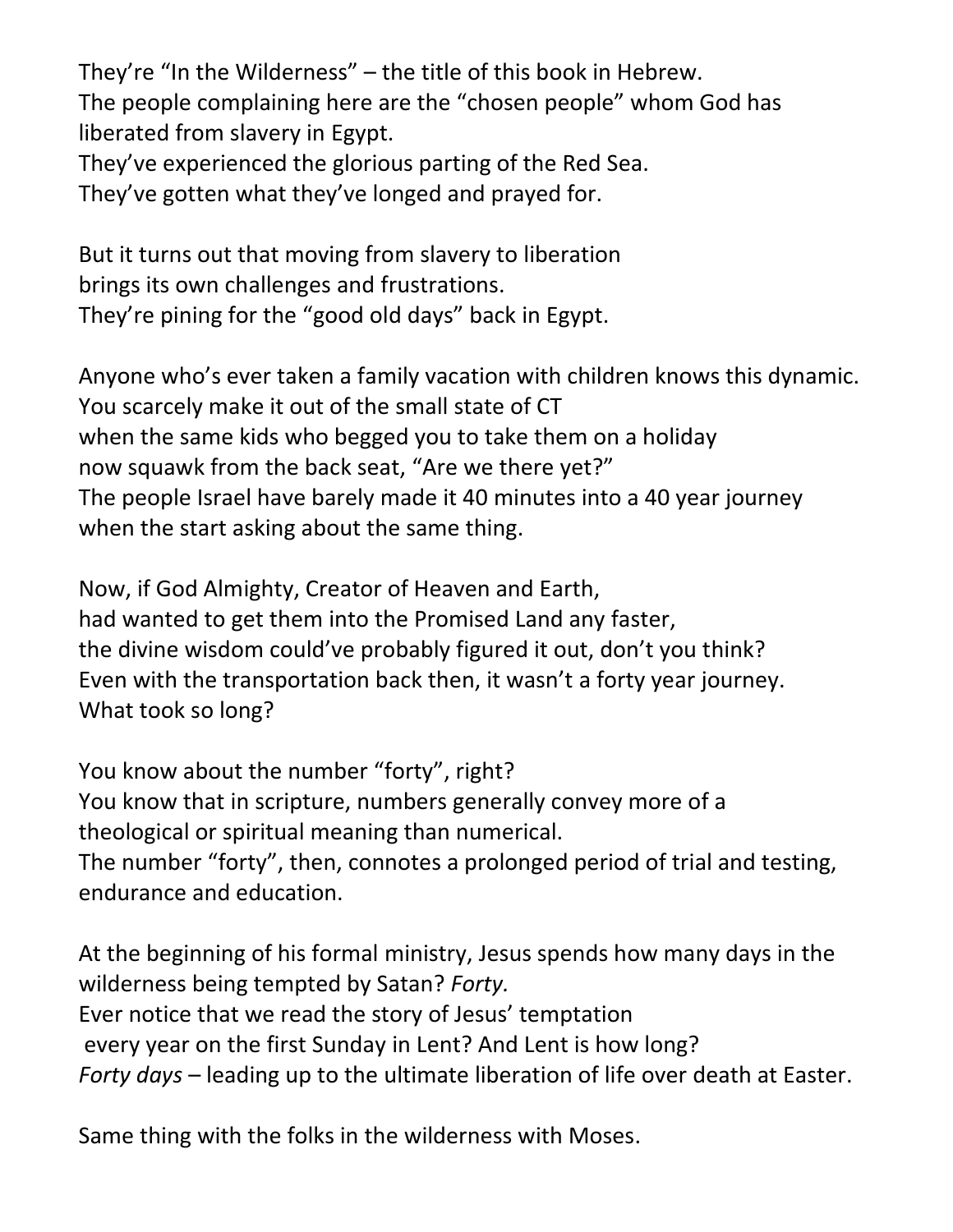They "got moving" alright.

There was more going on than simply moving from Point A to Point B. They were moving – not just to a new place, but a new identity. From being Pharoah's slaves to God's Beloved.

If God had just whooshed them in a spaceship into the Promised Land, they wouldn't have had time to grow and change and heal. Their feet might've been in the Promised Land, but in their hearts they'd still be enslaved.

Look at the movement just in today's passage.

They start out complaining and crying – literally, hangry –

driving Moses beyond his wits end.

They may be tempted to give up on God, but God never gives up on them. God gets them moving and keeps them moving . . .

to a place where God's spirit rests upon them wherever they go.

"Get people moving."

That's what God did with the people in the wilderness.

That's what happens when Jesus calls the disciples to follow him.

That's why o many gospel stories (like today's) take place as they travel to Jerusalem.

That's why the earliest believers in the Book of Acts aren't called Christians but people of The Way.

That's why it's called "The Way of Love".

And in today's Collect, that's why we say we're "running"

to obtain God's promises.

Because the truth is, we ain't gonna find 'em by standing still.

Being stuck in the past.

We gotta get moving.